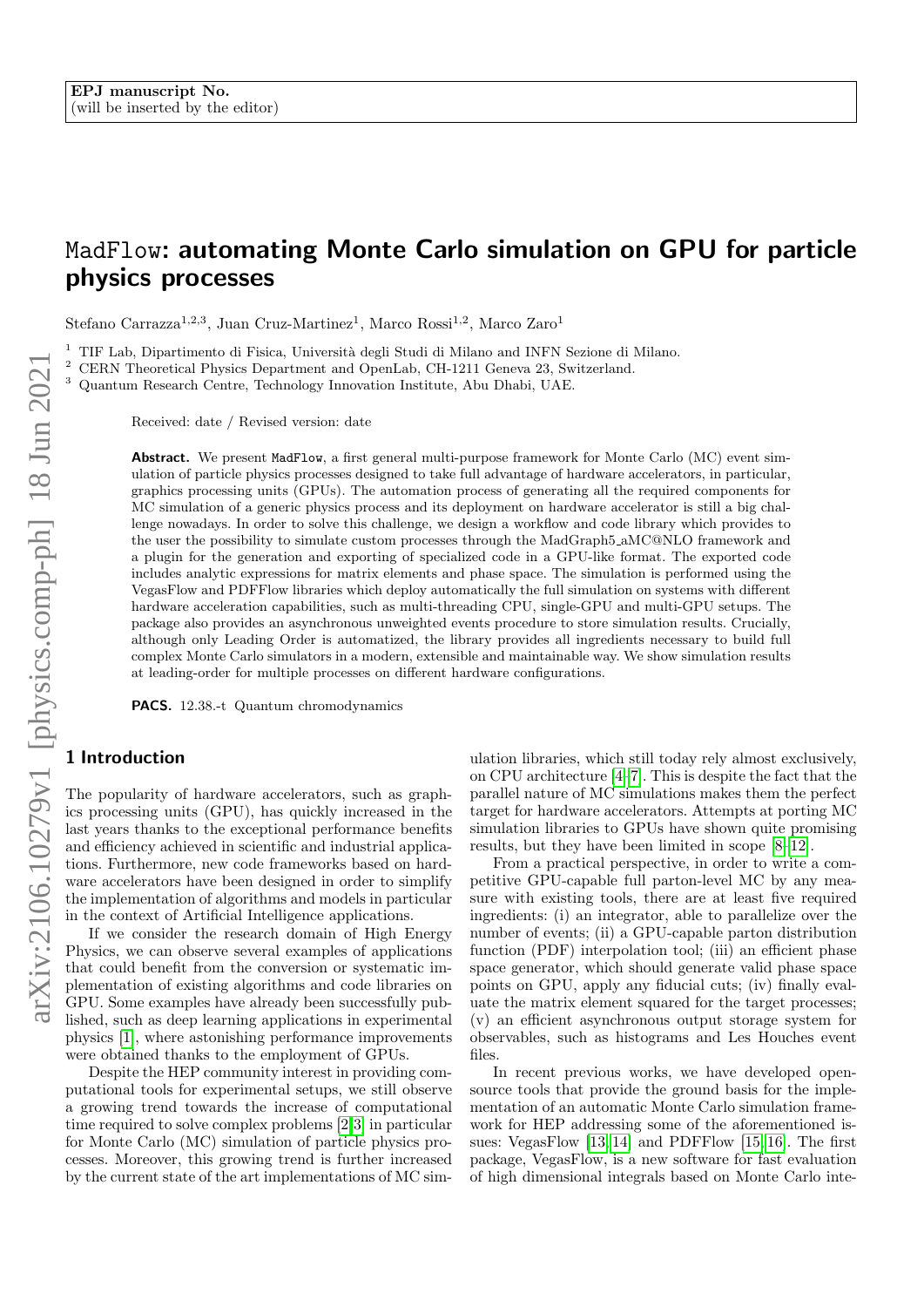gration techniques designed for platforms with hardware accelerators. This project allows developers to delegate all complicated aspects of hardware or platform implementation to the library, reducing development time due to maintainability and debugging. On the other hand, PDF-Flow is a library which provides fast evaluation of parton distribution functions (PDFs) designed for platforms with hardware accelerators following the design idea inspired from VegasFlow. The availability of both packages completes respectively points (i) and (ii) above.

The goal of this work is to address and propose an integrated technical solution for all points above, following the original idea presented in [\[17\]](#page-6-5). We call MadFlow [\[18\]](#page-6-6) the open-source software library which implements this automatic pipeline for GPU deployment of Monte Carlo simulation. It combines the matrix elements expressions generated by the MadGraph5 aMC@NLO (MG5 aMC) [\[5,](#page-5-6) [6\]](#page-5-7) framework with the VegasFlow and PDFFlow efficient simulation tool for hardware accelerators. MadFlow by design, opens the possibility to study and benchmark multiple approaches to Monte Carlo integration based on distributed hardware, and, in future, new algorithms based on deep learning techniques.

This work is structured as follows. In Section [2](#page-1-0) we describe the technical implementation of MadFlow. In Section [3](#page-3-0) we compare and benchmark results. Finally, in Section [4](#page-5-8) we present our conclusion and future development roadmap.

# <span id="page-1-0"></span>2 Implementation

#### 2.1 The MadFlow concept

MadFlow is an open-source python package [\[18\]](#page-6-6), which provides the user a simple tool for parton-level Monte Carlo simulation on hardware accelerators. The original concept of MadFlow is to keep usability and maintainability as simple as possible thanks to the new technologies and frameworks currently available today.

From the user's point of view, the effort and time required to start using Madflow and write a fully-working Leading Order Monte Carlo simulation is limited to the installation of the package and its dependencies. The library provides a quick-start script which takes care of the generation of all required modules and code dependencies for running the simulation on the user's hardware, including multi-threading CPU, single GPU and multi-GPU setups for both NVIDIA and AMD products.

On the other hand, from the developer perspective, the MadFlow code is based on primitives actively maintained by the community and its design is modular: all components presented in the next paragraphs can be modified and extended with minor effort, thanks to an uniform standardization of the frameworks and documentation.

#### 2.2 The MadFlow code design

Nowadays many research groups rely on very extensive and complex code bases, thus learning how to use an equally complicated framework might require time and expertise which may not be feasible for everyone. For example, consider the investment in time required for training of new doctoral students or researchers. Therefore, in order to accelerate the adoption of hardware accelerators within the hep-ph community we design the MadFlow Monte Carlo implementation on GPU with maintainability and developer-friendliness as a major target feature.

We consider the MG5<sub>-a</sub>MC framework as the entry point of our procedure. MG5 aMC is a meta-code written in Python, that generates automatically the code in a low-level language to be employed for the simulation of arbitrary scattering processes at colliders, in the Standard Model or beyond. MG5 aMC relies on general procedures and methods, without being tailored to a specific process, class of processes, or physics model. Besides the generation of tree-level matrix elements, MG5 aMC gives also the possibility to the user to include Next-to-Leading order corrections, both due to strong and electroweak interactions (including matching to parton-shower for the former). However, in this paper we will limit ourselves to the case of tree-level matrix elements.

The workflow of MG5<sub>-a</sub>MC is the following: a model, written in the Universal Feynrules Output (UFO) format [\[19\]](#page-6-7), is loaded, which contains all the informations on the underlying theory, including the Feynman rules. Starting from the model, Feynman diagrams are generated, and the corresponding expressions for the matrix elements are written in process-specific files. The various parts of the Feynman diagrams (external wavefunctions, vertices, propagators, etc.) are evaluated via the ALOHA routines [\[20\]](#page-6-8) (with the introduction of MadGraph5 [\[21\]](#page-6-9) ALOHA supersedes the HELAS routines [\[22\]](#page-6-10)).

It is then natural to consider MG5 aMC, in particular ALOHA, as a backend of matrix elements for GPU for a future general purpose parton-level GPU MC generator. We should note there is an independent effort dedicated to porting MG5 aMC to GPU [\[23\]](#page-6-11). The MadFlow project differs from "Madgraph 4 GPU" for two main reasons: the interest in providing a full MC simulator based on modern software which can automatically be deployed in different hardware configurations and the need of a technical solution which simplifies maintainability and does not require specialized GPU knowledge from the developer and user point of view. However, we must note CUDA-based libraries are compatible with TensorFlow and thus it is technically possible to use "Madgraph 4 GPU" matrix elements within MadFlow, maximizing the advantages both codes provide.

In Figure [1](#page-2-0) we show the modules involved in the current implementation of MadFlow. The process is driven by a MadFlow script which generates a custom process using the MG5 aMC standard framework API and exports the relevant code for the analytic matrix elements and phase space expressions in python, using the syntax defined by VegasFlow. In terms of code implementation this step has required the development of a MG5 aMC plugin, which consists of an exporter module to write the matrix element and the ALOHA routines in Python, fulfilling the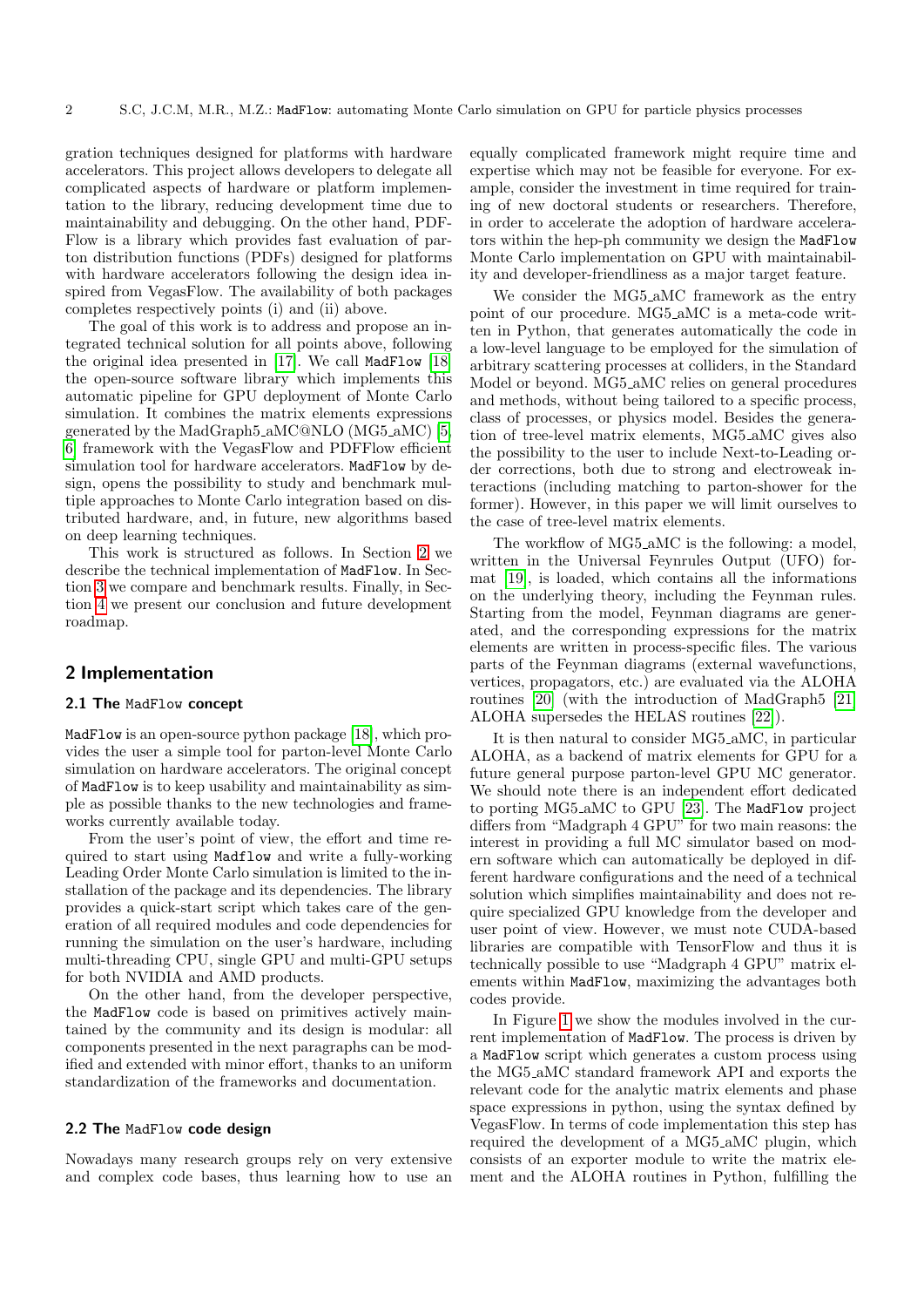<span id="page-2-0"></span>

Fig. 1: Schematic workflow for the implementation of MadFlow. The software automates the generation of a custom process using the standard MG5 aMC framework API and exports the relevant code in a specific format for VegasFlow and PDFFlow integration.

requirements imposed by VegasFlow and PDFFlow using TensorFlow [\[24\]](#page-6-12) primitives. The main difficulty consists in converting sequential functions into vectorized functions. During the MadFlow development we have performed several numerical and performance benchmarks in order to avoid potential bugs.

After the conversion step into the specified format is performed, the exported python code is incorporated into a VegasFlow device-agnostic integration algorithm which executes the event generation pipeline from the generation of random numbers, computation of the phase space kinematics, matrix element evaluation and histogram accumulation.

#### 2.3 The evaluation of matrix elements routines

In MadFlow, the matrix elements evaluations follows the original MG5 aMC implementation: a Matrix class is produced by the Python exporter plugin module. Its smatrix method links together the needed Feynman rules to compute the requested matrix element: it loops over initial and final state particle helicities and aggregates their contribution to the final squared amplitude.

The matrix element vectorization requires to replace the ALOHA waveforms and vertices routines abiding by the TensorFlow ControlFlow rules. Although this process is straightforward for vertices Feynman rules, being mostly comprised by elementary algebraic operations, the implementation of particle waveforms functions is subject to several conditional control statements that make the task harder as GPUs suffer considerably from branching.

#### <span id="page-2-2"></span>2.4 Phase-space generation

The integration phase-space is generated using a vectorized implementation of the RAMBO algorithm [\[25\]](#page-6-13) which makes it suitable for hardware accelerators.

RAMBO maps the random variables of the integrator library to a flat phase-space with which the smatrix method of the matrix element can be evaluated. While this means MadFlow can produce results for any number of particles, the generated phase space doesn't take into account the topology of the process. As a result, for a great number of final-state particles the number of events required to get a reasonably precise result is much larger than what would be required with other Monte Carlos.

More complex and efficient phase-space generators will be developed for future releases of MadFlow.

#### <span id="page-2-3"></span>2.5 Unweighted events exporter

The Madflow event generator is equipped with a Les Houches Event (LHE) writer module that provides a class to store events in the LHE 3.0 file format [\[26\]](#page-6-14). The LHE writer class operates asynchronously in a separated thread from the VegasFlow integration, thus ensuring that the integrator computational performance is not harmed by IO limitations. The module works by collecting all the unweighed events generated by the integrator and applying an unweighting procedure employing the module provided by MG5 aMC. The final result is a (compressed) LHE file, with unweighted events.

We note that in this implementation, however, the unweighting efficiency is rather low (around 5%) because of the non-optimised phase space which relies on RAMBO.

#### 2.6 Scope

The goal of MadFlow is to provide the foundation for future high precision Monte Carlo simulation (of higher orders or otherwise) so they can efficiently take advantage of hardware developments.

In its current form, MadFlow provides the necessary tools for the computation of Leading Order (LO) calcu-lations fully automatically for any number of particles.<sup>[1](#page-2-1)</sup>

<span id="page-2-1"></span><sup>1</sup> The code is still in beta testing and some corner cases may fail due to lack of tests.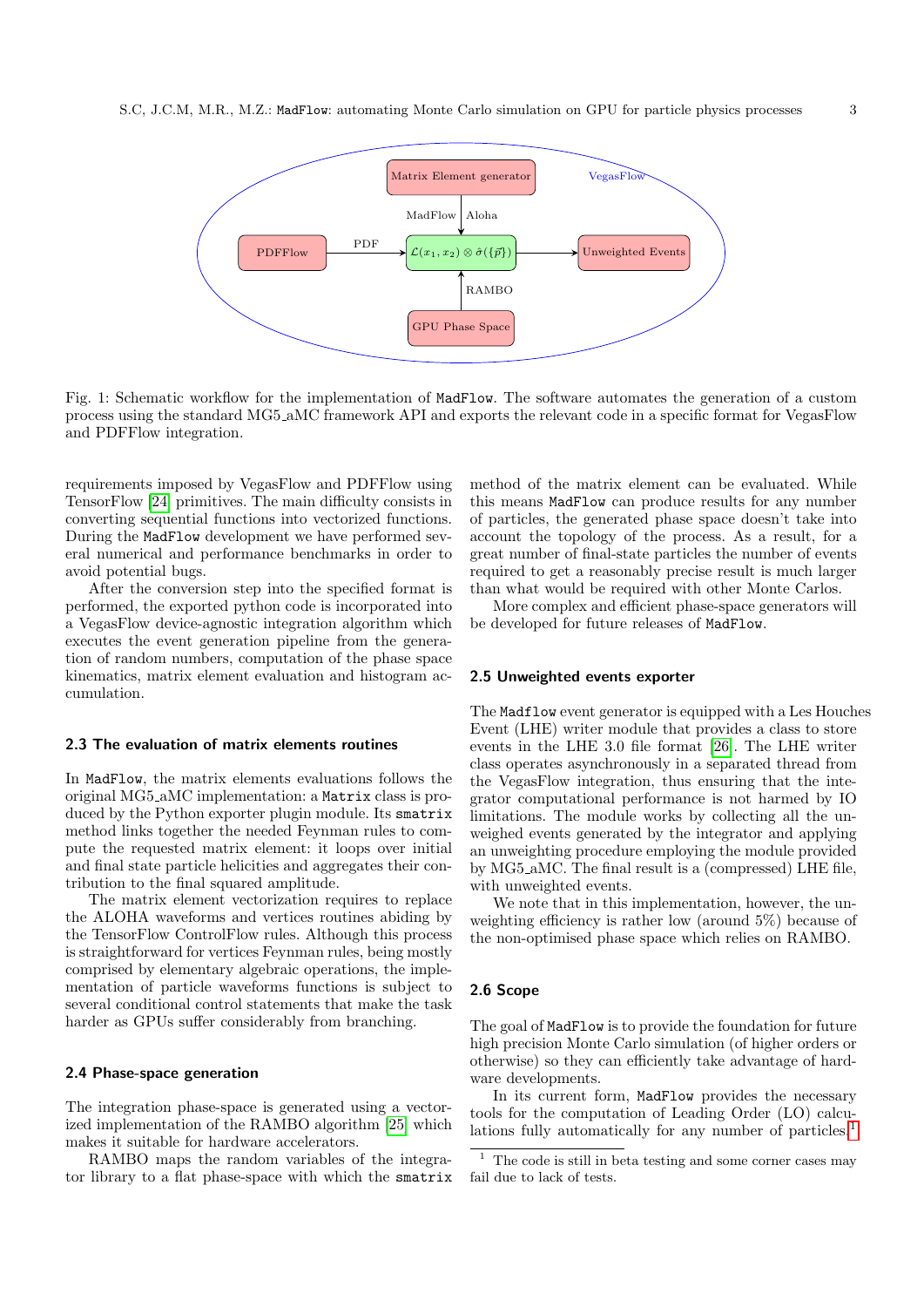Higher order calculations can be implemented by building upon the provided LO template. Parameters and model definitions are provided by MG5 aMC-compatible parameters card and so the same options and models can be used or defined.

An important caveat must be considered when trying to integrate more complex processes. The provided phasespace is flat and does not take into account the topology of the diagrams (see Section [2.4\)](#page-2-2) and therefore becomes inefficient with large multiplicities. As a result a very large number of events might be necessary to reduce the Monte Carlo error, cancelling the benefits of running on a GPU. Therefore, for processes with many particles in the final state or when using the tree level amplitudes for Next-to-Leading Order (NLO) calculations writing an specialized phase-space is recommended [\[27\]](#page-6-15). For some recent developments on this matter, see also [\[28\]](#page-6-16).

In summary, while due to some of its limitations MadFlow cannot provide yet efficient calculations, it can quickstart the development of efficient fixed-order Monte Carlo simulators in hardware accelerators.

# <span id="page-3-0"></span>3 Results

In this section we present accuracy and performance results of MadFlow on consumer and professional grade GPU and CPU devices. We focus on Leading Order calculation and CPU devices. We focus on Leading Order calculation<br>for hadronic processes at  $\sqrt{s} = 13$  TeV. For this exercise we select 5 processes with growing number of diagrams and channels in order to emulate the behaviour in terms of complexity of a Next-to-Leading Order and Next-to-Next to Leading Order computations. In particular, we consider:  $gg \to t\bar{t}$  (3 diagrams),  $pp \to t\bar{t}$  (7 diagrams),  $pp \rightarrow t\bar{t}g$  (36 diagrams),  $pp \rightarrow t\bar{t}gg$  (267 diagrams) and  $pp \rightarrow t\bar{t}ggg$  (2604 diagrams).

Note that all results presented in this section have been computed using the matrix elements generated by MG5 aMC in double precision without any further optimization, thus further releases of MadFlow will address systematically memory and performance optimization in order to achieve even better results.

All results presented in this section are obtained with madflow 0.1, vegasflow 1.2.1, pdfflow 1.2.1, MG5\_aMC 3.1.0, tensorflow 2.5.0 for NVIDIA/Intel/EPYC systems with CUDA 11.3 drivers, and tensorflow-rocm 2.4.1 with ROCm 4.2.0 drivers on Radeon/AMD systems.

#### 3.1 Accuracy

In Figure [2](#page-3-1) we show an example of Leading Order cross In Figure 2 we show an example or Leading Order cross<br>section differential on  $p_{t,\text{top}}$  and  $\eta_{\text{top}}$  for  $gg \to t\bar{t}$  at  $\sqrt{s} =$ 13 TeV for predictions obtained with the original MG5 aMC integration procedure and the MadFlow approach based on VegasFlow and PDFFlow. In the first row we show the differential distribution in  $p_{t,\text{top}}$  using the absolute scale in fb/GeV and the respective ratio between both MC predictions, while in the second row we show the  $\eta_{\text{top}}$  distribution, confirming a good level of agreement between both

<span id="page-3-1"></span>

Fig. 2: Leading Order cross section differential on  $p_{t,\text{top}}$ Fig. 2: Leading Order cross section differential on  $p_{t,\text{top}}$ <br>(first row) and  $\eta_{\text{top}}$  (second row) for  $gg \to t\bar{t}$  at  $\sqrt{s} = 13$ TeV. We compare predictions between MadFlow (blue) and MG5 aMC (orange). We observe that in both cases the distributions are in statistical agreement.

implementations for the same level of target accuracy between 2-5% for each bin.

The results presented here are computed independently from each framework in order to minimize communication bottlenecks between CPU-GPU. The plots are constructed from unweighted events stored using the LHE approach described in Section [2.5.](#page-2-3)

#### 3.2 Performance

In terms of performance, in particular evaluation time, in Figure [3](#page-4-0) we compare the total amount of time required by MadFlow for the computation of 1M events for the processes described above:  $gg \to t\bar{t}$  (3 diagrams),  $pp \to t\bar{t}$  (7 diagrams),  $pp \rightarrow t\bar{t}g$  (36 diagrams),  $pp \rightarrow t\bar{t}gg$  (267 diagrams). For all simulations, we apply a  $p_t > 30$  GeV cut for all out-going particles. We performed the simulation on multiple Intel and AMD CPU configurations (red bars),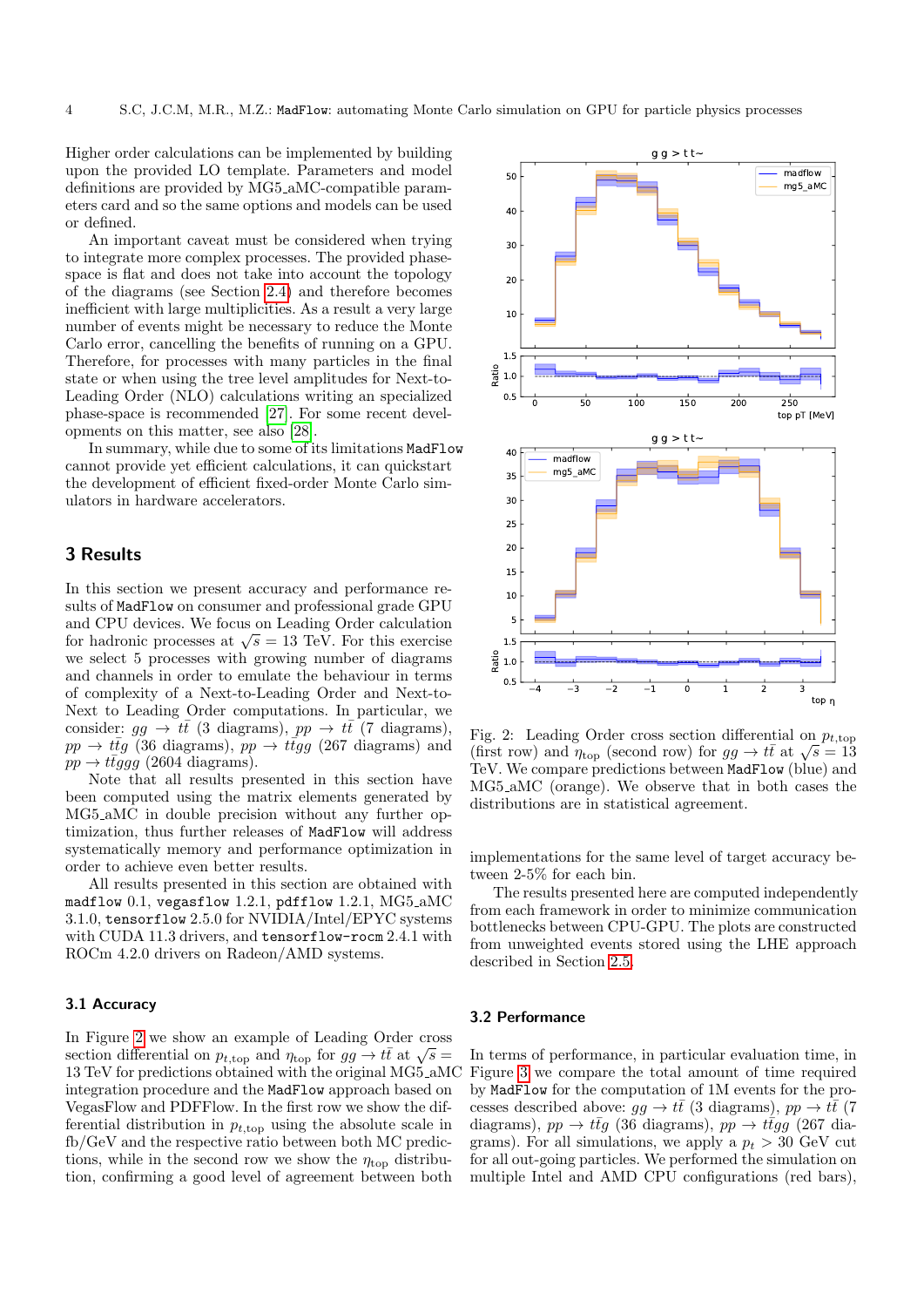<span id="page-4-0"></span>

Fig. 3: Timings obtained with MadFlow to evaluate events at Leading Order for  $gg \to t\bar{t}$  (top left),  $pp \to t\bar{t}$  (top right),  $pp \to t\bar{t}g$  (bottom left) and  $pp \to t\bar{t}gg$  (bottom right). We show results for consumer and professional grade GPUs (blue bars) and CPUs (red bars). For each device we quote the available RAM memory. We observe a systematic performance advantage for GPU devices.

<span id="page-4-1"></span>

Fig. 4: Same as Figure [3](#page-4-0) for  $pp \rightarrow t \bar{t} g g g$  at Leading Order. We confirm that a large number of diagrams can be deployed on GPU and obtain relevant performance improvements when compared to CPU results.

together with NVIDIA and AMD GPUs (blue bars) ranging from consumer to professional grade hardware. Blue bars show the greatest performance of MadFlow when running on GPU devices. We observe that NVIDIA GPUs with the Ampere architecture, such as the RTX A6000, out-perfoms the previous Tesla generation. We have observed that the performance of the AMD Radeon VII is comparable to most professional grade GPUs presented in the plot. The red bars show the timings for the same code evaluated on CPU using all available cores. We confirm that GPU timings are quite competitive when compared to CPU performance, however some top-level chips such as the AMD Epyc 7742, can get similar performance results when compared to general consumer level GPUs, such as the Quadro T2000. Note that in order to obtain good performance and going into production mode, the MadFlow user should adjust the maximum number of events per device, in order to occupy the maximum amount of memory available. We conclude that the MadFlow implementation confirms a great performance improvement when running on GPU hardware, providing an interesting trade-off in terms of price cost and generated events.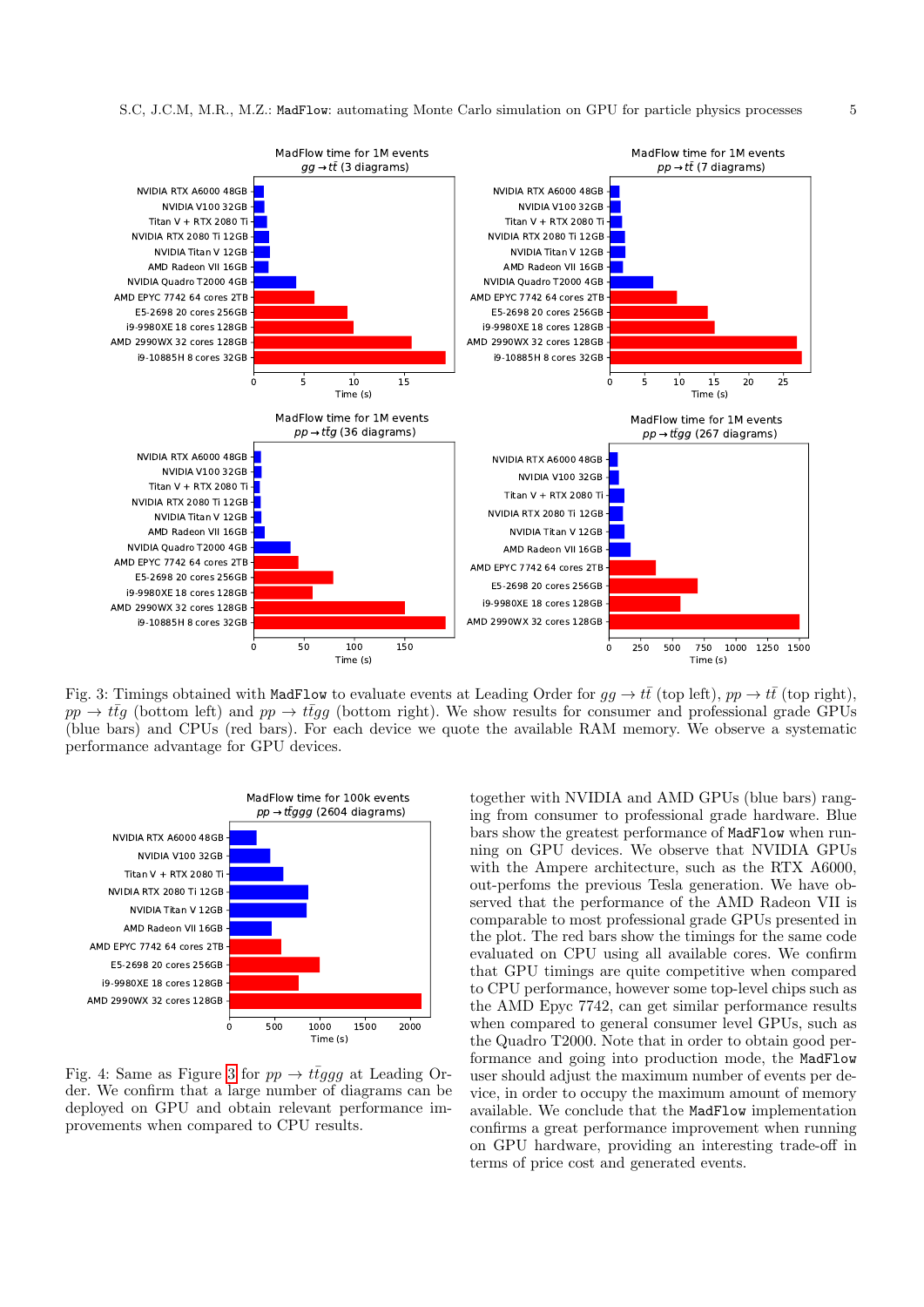<span id="page-5-9"></span>

| Process                        | MadFlow CPU      | MadFlow GPU    | $MG5_aMC$        |
|--------------------------------|------------------|----------------|------------------|
| $qq \rightarrow tt$            | $9.86 \mu s$     | 1.56 $\mu$ s   | $20.21 \ \mu s$  |
| $pp \rightarrow tt$            | 14.99 $\mu$ s    | $2.20 \mu s$   | 45.74 $\mu$ s    |
| $pp \rightarrow ttq$           | 57.84 $\mu$ s    | 7.54 $\mu$ s   | 93.23 $\mu$ s    |
| $pp \rightarrow t \bar{t} g g$ | $559.67 \ \mu s$ | 121.05 $\mu$ s | $793.92 \ \mu s$ |

Table 1: Comparison of event computation time for MadFlow and MG5 aMC, using an Intel i9-9980XE with 18 cores and 128GB of RAM for CPU simulation and the NVIDIA Titan V 12GB for GPU simulation.

In Figure [4](#page-4-1) we present a preliminary example of simulation timings for 100k events using MadFlow as described above for  $pp \rightarrow t\bar{t}qqq$  with 2604 diagrams. The code generated for this example follows the same procedure adopted for processes shown in Figure [3.](#page-4-0) We can remarkably confirm that MadFlow results on GPU are competitive when compared CPU results even for a such large number of diagrams (and thus required GPU memory), taking into account that no custom code optimization has been included. It is certainly true that the memory footprint and the overall performances of the code can (and should) be improved, e.g. by considering the Leading-Color approximation of the matrix element and/or possibly by performing a Monte-Carlo over color and helicity configurations, we believe that these results confirm that GPU computation has a strong potential in HEP simulations at higher orders.

#### 3.3 Comparing to MG5 aMC

Finally, in Table [1](#page-5-9) we measure and compare the required time per event for the processes discussed above using MadFlow and MG5<sub>-a</sub>MC simulations on a Intel i9-9980XE CPU with 18 cores and 128GB of RAM and a NVIDIA Titan V 12GB GPU. As expected, we confirm that MadFlow on GPU increases dramatically the evaluated number of events per second.

Finally, as expected, the performance gain for GPUs when compared to CPU decreases with the number of diagrams included in a given process thanks to the amount of memory required to hold the computation workload. Such limitation could be partially improved by using GPU models with larger memory, e.g. the new NVIDIA A100 with 80GB, by compressing and optimizing the kernel codes before execution [\[12,](#page-6-0) [23\]](#page-6-11), and by using multi-GPU configurations where portions of diagrams are distributed across devices.

## <span id="page-5-8"></span>4 Outlook

In conclusion in this work we present MadFlow, a new approach for the generalization of Monte Carlo simulation on hardware accelerators. In particular, the MadFlow design provides a fast and maintainable code which can quickly port complex analytic expressions into hardware specific languages without complex operations involving several computer languages, tools and compilers. Furthermore, we confirm the algorithm effectiveness when running simulation on hardware accelerators.

The MadFlow code is open-source and public available on GitHub[2](#page-5-10) [\[18\]](#page-6-6). The repository contains links to documentation for installation, hardware setup, examples and development.

As an outlook, we plan to continue the development of MadFlow as an open-source library. Foreseen major improvements include: to replace the RAMBO phase-space with more efficient solutions based on the process topology; to investigate the possibility to accelerate integration using machine learning techniques; finally, to set the stage for the the implementation of all required changes to accommodate Next-to-Leading order computations.

## Acknowledgements

We thank the authors of "Madgraph 4 GPU", Olivier Mattelaer, Stefan Roiser and Andrea Valassi for useful discussions. M.Z. wishes to thank Fabio Maltoni for discussions and suggestions. S.C. and J.C.M are supported by the European Research Council under the European Union's Horizon 2020 research and innovation Programme, grant agreement number 740006. M.Z. is supported by Programma per Giovani Ricercatori "Rita Levi Montalcini" granted by the Italian Ministero dell'Universit`a e della Ricerca (MUR). This project is supported by the UNIMI Linea 2A 2021 program.

## **References**

- <span id="page-5-0"></span>1. K. Albertsson et al., J. Phys. Conf. Ser. 1085, 022008 (2018), 1807.02876
- <span id="page-5-1"></span>2. J. Niehues, D.M. Walker, Phys. Lett. B 788, 243 (2019), 1807.02529
- <span id="page-5-2"></span>3. S. Hoche et al., Working Group Report: Computing for Perturbative QCD, in Community Summer Study 2013: Snowmass on the Mississippi (2013), 1309.3598
- <span id="page-5-3"></span>4. T. Gleisberg, S. Hoeche, F. Krauss, M. Schonherr, S. Schumann, F. Siegert, J. Winter, JHEP 02, 007 (2009), 0811.4622
- <span id="page-5-6"></span>5. J. Alwall, R. Frederix, S. Frixione, V. Hirschi, F. Maltoni, O. Mattelaer, H.S. Shao, T. Stelzer, P. Torrielli, M. Zaro, JHEP 07, 079 (2014), 1405.0301
- <span id="page-5-7"></span>6. R. Frederix, S. Frixione, V. Hirschi, D. Pagani, H.S. Shao, M. Zaro, JHEP 07, 185 (2018), 1804.10017
- <span id="page-5-4"></span>7. J. Campbell, T. Neumann, JHEP 12, 034 (2019), 1909.09117
- <span id="page-5-5"></span>8. K. Hagiwara, J. Kanzaki, N. Okamura, D. Rainwater, T. Stelzer, Eur. Phys. J. C 66, 477 (2010), 0908.4403
- 9. K. Hagiwara, J. Kanzaki, N. Okamura, D. Rainwater, T. Stelzer, Eur. Phys. J. C 70, 513 (2010), 0909.5257
- 10. K. Hagiwara, J. Kanzaki, Q. Li, N. Okamura, T. Stelzer, Eur. Phys. J. C 73, 2608 (2013), 1305.0708
- 11. G. Grasseau, F. Beaudette, C. Martin Perez, A. Zabi, A. Chiron, T. Strebler, G. Hautreux, EPJ Web Conf. 214, 06028 (2019)

<span id="page-5-10"></span><sup>2</sup> <https://github.com/N3PDF/madflow>